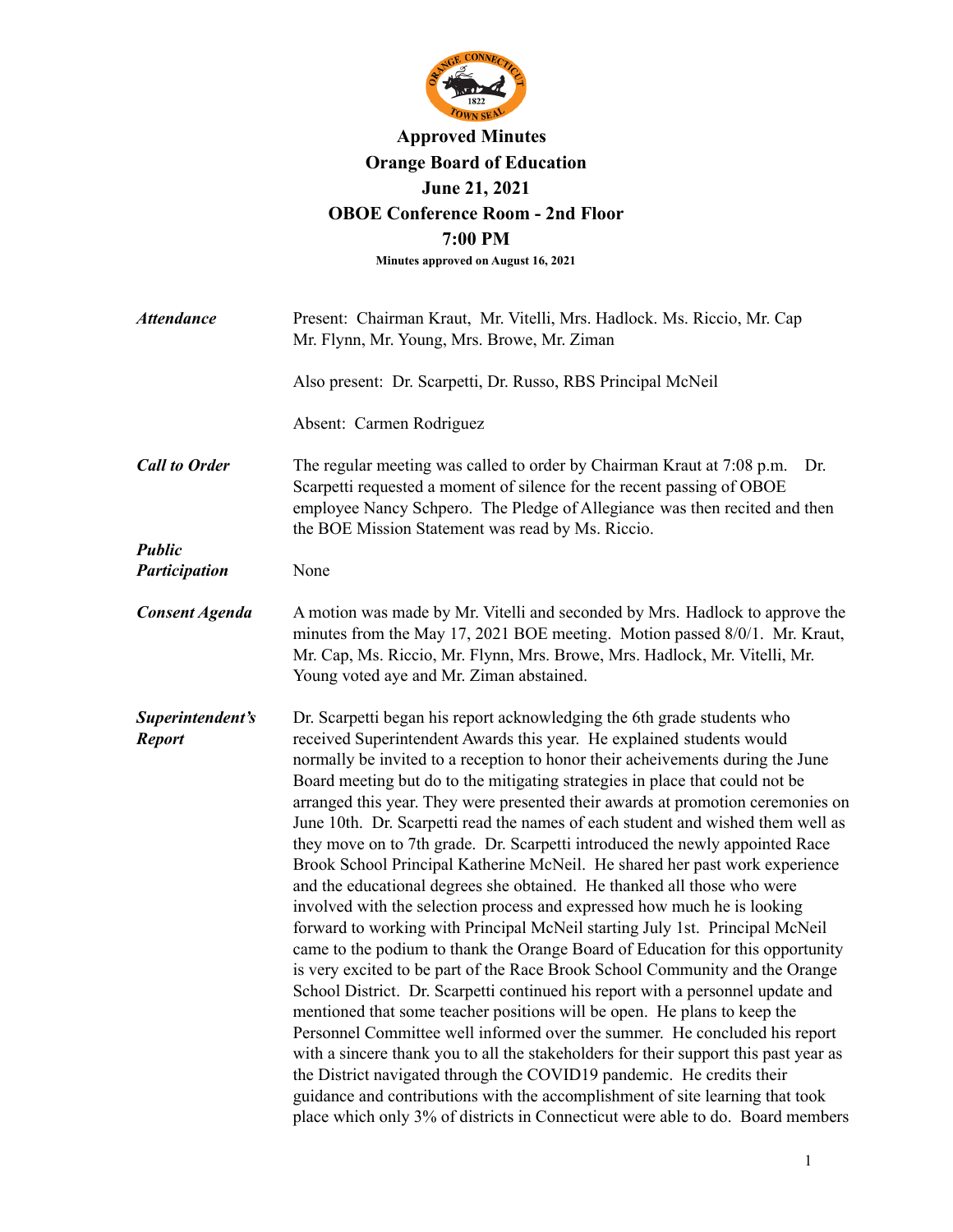Ms. Riccio, Mr. Flynn, Mr. Young and Mrs. Hadlock took the opportunity to commend the administration, teachers, staff and students for their hard work and dedication throughout this challenging school year.

**BOARD BUSINESS 1. Draft of Continuity of Services Plan:** Dr. Scarpetti gave an in depth overview of this fluid document which will be submitted to the State, per their requirement, this Wednesday. He stated that Orange School Public Schools received \$326,000 through the ARP ESSER grants and the submission of this document will hold the District accountable for the monies received and how they are being spent. Dr. Scarpetti said you will notice the document reflects the same guidance established for this past year except for instruction which is expected to be 100% in person with remote learning not an option. He does expect some changes to be forth coming and expressed his hopes on what they might be. Dr. Scarpetti gave some background on how the Continuity of Service Committee was formed and the importance of their role. He emphasized, though grateful for the funds, \$326,000 will not go very far. He stressed the decision to hire permanent substitute teachers this past year proved to be a vital piece of what helped keep the District remain open. This will be looked at again for next year. The summer enrichment program is an essential part of the Continuity of Service plan. These funds will be used to support it. The enrollment numbers, which will be watched closely, will continue to change leading right up to the beginning of school in late August. If an additional teacher is needed, we want to make sure the funds are available. Dr. Scarpetti believes having the various stakeholders on the Committee will help bridge the necessary communication to our school community.

> Dr. Scarpetti called Dr. Russo to the podium to give an overview of the Summer Learning portion of the Continuity of Service Plan. She highlighted, in detail, what the program aims to accomplish. Dr. Russo reported that 120 incoming kindergarteners were screened over the past month to see who could benefit from reading readiness before September. She also explained we are asking kindergarten families to volunteer to engage in a research study about early reading. More information will follow on this opportunity. Dr. Russo concluded her report on how the District worked to make the Summer Learning Program flexible for families and how it was very intensionally designed meet both needs and interests alike. She took the time to thank families for their patience as the program was being developed and the communication that took place to get this ready to launch in July.

**2. Policy 3240 - Tuition Fees -** Mrs. Browe explained the background of this policy. It pertains to BOE staff who do not reside in Orange and request their children to attend the Orange Public School District for a fee. The tuition fee amount is decided upon annually during the June meeting. The tuition fee, which would be no less than 50% of \$18,046.00, was set for the upcoming school year.

**3. Policy 6151- Class Size -** Dr. Scarpetti continued the discussion on class size, as request during the May BOE meeting, since the enrollment numbers tend to fluctuate during the summer months. He stated, as of right now, we are expecting 150 kindergarten students this fall. If this number remains true, he will entertain possibly moving a full time employee (FTE) from Mary L. Tracy to another school. He will continue to monitor the numbers for those few classes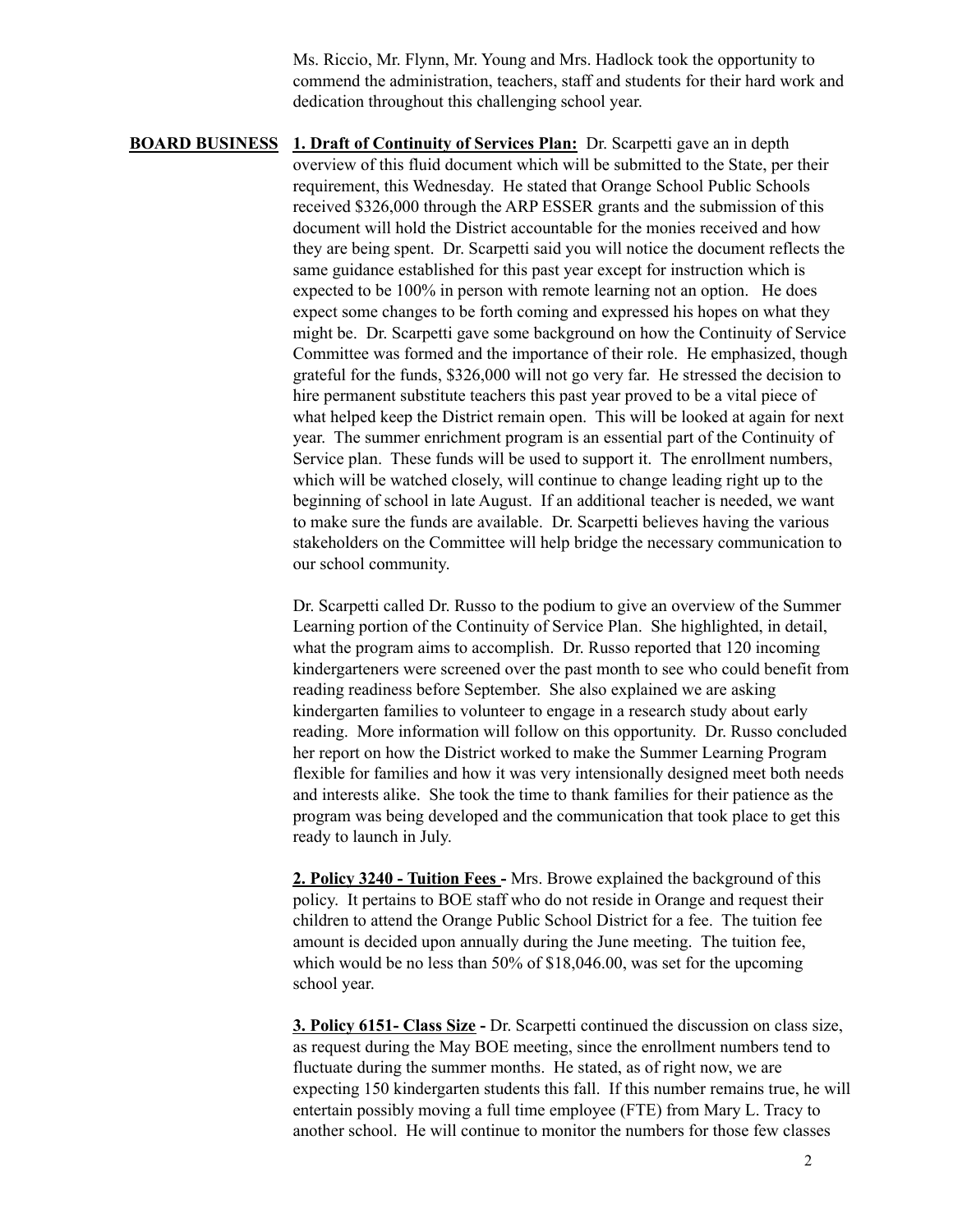with a higher number of students. As mentioned in the Draft Continuity of Services Plan, they are making sure the funds are in place in case we need to hire another teacher. He remains confident that our teachers are able to handle 24-25 students per class. Mitigating strategies, if needed, must be taken into consideration as well. Chairman Kraut requested that we put Class Size on the agenda for the next BOE meeting so Dr. Scarpetti can report the most up to date information on the enrollment numbers.

**4. July BOE Meeting** - Board members discussed the suggestion to cancelled the July 19, 2021 meeting due to summer related conflicts with many of the Board members. Chairman Kraut reminded them if there is a need, a special meeting can always be called between now and the August meeting. It was decided to move forward with the suggest to cancelled the July 19, 2021 BOE meeting.

**5. Superintendent's Evaluation** - This board business item will be discussed in Executive Session.

*At this point in the meeting, Chairman Kraut read a thank you note from former BOE member Mary Welander. She expressed her gratitude for the recognition and parting gifts she received from the Board at her last meeting earlier this year.*

## **STANDING COMMITTEES**

| <b>Finance</b>                                                              |                                                                                                                                                                                                                                                                                                                                                                                                                                                                                                                                                                                                                                                                                                                                                      |
|-----------------------------------------------------------------------------|------------------------------------------------------------------------------------------------------------------------------------------------------------------------------------------------------------------------------------------------------------------------------------------------------------------------------------------------------------------------------------------------------------------------------------------------------------------------------------------------------------------------------------------------------------------------------------------------------------------------------------------------------------------------------------------------------------------------------------------------------|
| Ms. Riccio                                                                  | Ms. Riccio reported the committee met prior to this meeting. She acknowledged<br>the new format now being used to report the financials. It is more of a summary<br>of information than details. She reports the District is in a position to breakeven.<br>She took the time to explain teachers salary payouts - 10 months vs. 12 months<br>how the balloon payment is reflected in the payroll numbers at this time.<br>Cafeteria took a loss but it was not as severe as expected. Ms. Riccio reported<br>21st Century will not increase prices for next year even though it took a loss this<br>past year. She concluded her report mentioning there is still availability at 21st<br>Century at all three schools in the fall.                 |
| <b>Personnel/Policy</b><br><b>Transportation</b><br>Mrs. Browe              | Mrs. Browe reported that the Committee did not meet in May. The Homework<br>Policy is still up for discussion will be addressed during an upcoming meeting.<br>Mrs. Browe would like to have the next meeting prior to the August Board of<br>Education meeting. This will be arranged in coordination with the Curriculum<br>Committee meeting so the meetings can be back to back on the same night.                                                                                                                                                                                                                                                                                                                                               |
| <b>Building &amp;</b><br>Grounds / Safety &<br><b>Security</b><br>Mr. Flynn | Mr. Flynn reported the Committee met on June 14th at Turkey Hill School. They<br>saw the new loading dock and thanked the Town for replacing a fire hydrant at<br>this school. Mr. Gray gave a presentation on school security improvements he<br>has been researching and three options on security staffing most commonly used<br>across districts. Mr. Gray also touched upon the promotion ceremonies that took<br>place on June 10th. He reported they were all live stream accessible for those<br>who could not attend. Thank you to our Technology Department and our<br>Custodians for their help with making live stream possible. Mr. Flynn reported<br>the solar panel anchors on the roofs of our buildings are being assessed at time. |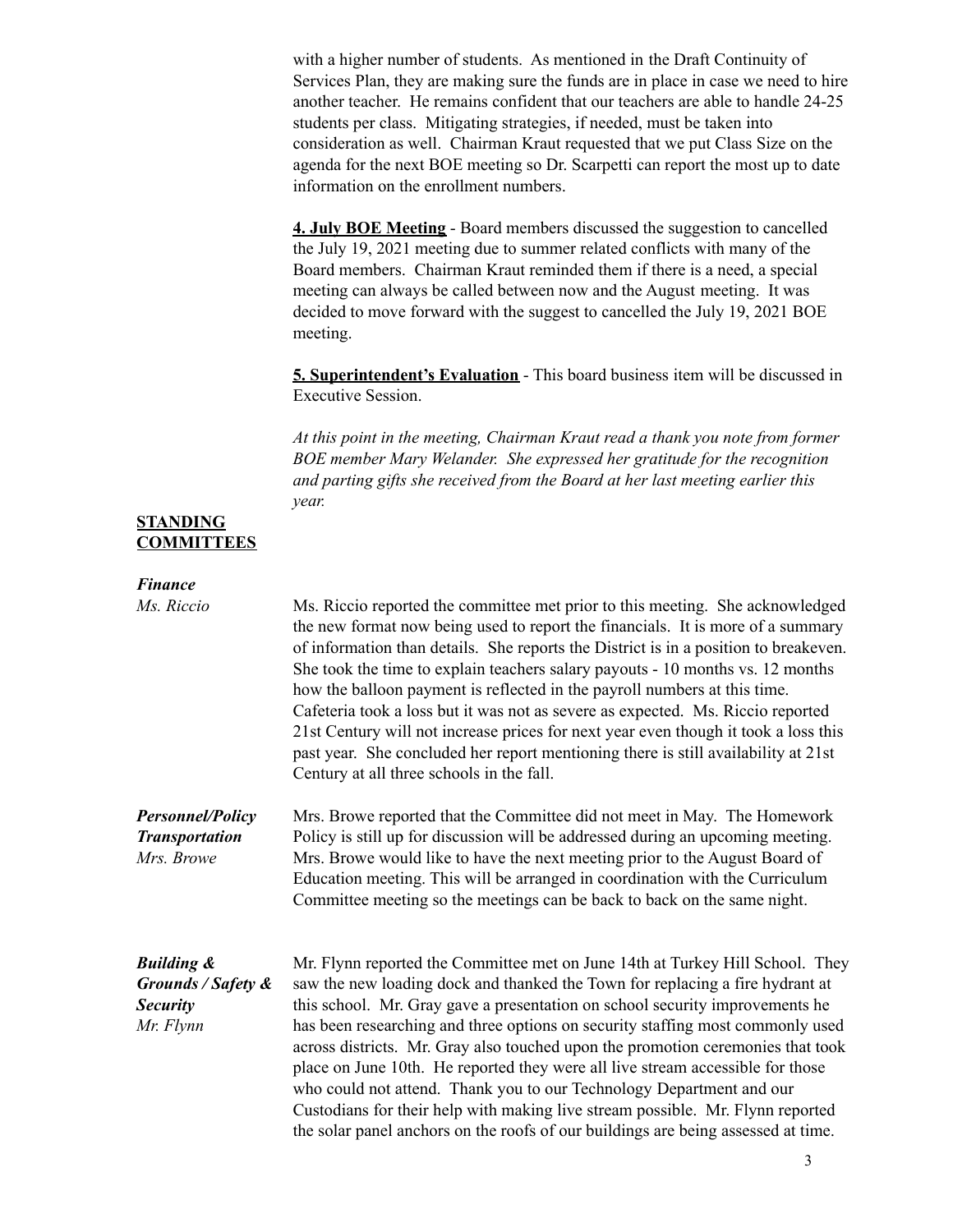|                                                                        | THS and RBS are being cleaned and a District wide filter change is scheduled to<br>take place in the near future. Some of the ventilation units in the District will be<br>looked at due their age and whether they need to be addressed. A draft<br>comprehensive long range plan was presented by Mr. Gray. The committee is<br>hoping to share this with the rest of Board in an upcoming meeting. The theme<br>of this plan is to be more proactive than reactive when it comes to maintaining<br>our school buildings. Mr. Flynn shared future committee meeting dates, his<br>thoughts to consider air conditioning at THS and RBS and mentioned the plan<br>for living units to be a part of the Firelight Plaza renovations recently approved<br>by Planning and Zoning and how it could affect our school population numbers. |
|------------------------------------------------------------------------|----------------------------------------------------------------------------------------------------------------------------------------------------------------------------------------------------------------------------------------------------------------------------------------------------------------------------------------------------------------------------------------------------------------------------------------------------------------------------------------------------------------------------------------------------------------------------------------------------------------------------------------------------------------------------------------------------------------------------------------------------------------------------------------------------------------------------------------|
| Curriculum /<br><b>Instruction</b> /<br><b>Technology</b><br>Mr. Ziman | Mr. Ziman had no report since the Committee did not meet last month but noted<br>that Dr. Russo's report did touch upon items related to curriculum.                                                                                                                                                                                                                                                                                                                                                                                                                                                                                                                                                                                                                                                                                   |
| <b>ACES</b>                                                            | Ms. Riccio gave an exciting updated on Thomas Edison Magnet School location<br>change from Meriden to Waterbury. A press conference took place on June 8th<br>announcing this news and will be known as ACES at Chase opening this<br>September. It will be now be a STEAM school due to the additional amenities<br>available at this campus. Enrollment is open for all students in the State of<br>Connecticut for grades 6th - 8th.                                                                                                                                                                                                                                                                                                                                                                                                |
| <b>Adjourn</b>                                                         | Ms. Riccio made a motion to adjourn the regular meeting at 8:35 PM and to<br>convene into Executive Session and invited Dr. Scarpetti to join them. Mr.<br>Ziman seconded the motion. All voted in favor.                                                                                                                                                                                                                                                                                                                                                                                                                                                                                                                                                                                                                              |
|                                                                        | Respectfully submitted,                                                                                                                                                                                                                                                                                                                                                                                                                                                                                                                                                                                                                                                                                                                                                                                                                |
|                                                                        | Mary Shaw                                                                                                                                                                                                                                                                                                                                                                                                                                                                                                                                                                                                                                                                                                                                                                                                                              |
|                                                                        | Mary Shaw                                                                                                                                                                                                                                                                                                                                                                                                                                                                                                                                                                                                                                                                                                                                                                                                                              |
|                                                                        | <b>Note:</b> The July BOE is cancelled and the next BOE Meeting is scheduled for August<br>16, 2021 at 7:00 PM.                                                                                                                                                                                                                                                                                                                                                                                                                                                                                                                                                                                                                                                                                                                        |
|                                                                        | <b>Orange Board of Education</b>                                                                                                                                                                                                                                                                                                                                                                                                                                                                                                                                                                                                                                                                                                                                                                                                       |
|                                                                        | <b>Executive Session</b>                                                                                                                                                                                                                                                                                                                                                                                                                                                                                                                                                                                                                                                                                                                                                                                                               |
|                                                                        | June 21, 2021 8:40 pm                                                                                                                                                                                                                                                                                                                                                                                                                                                                                                                                                                                                                                                                                                                                                                                                                  |
|                                                                        | Attendees: Bill Kraut, Jeff Cap, Susan Riccio, Kim Browe, Charles Flynn, Betty Hadlock,<br>Ken Vitale, Christian Young, Ken Ziman                                                                                                                                                                                                                                                                                                                                                                                                                                                                                                                                                                                                                                                                                                      |
|                                                                        | Invited: Vince Scarpetti                                                                                                                                                                                                                                                                                                                                                                                                                                                                                                                                                                                                                                                                                                                                                                                                               |
|                                                                        | Entered into Executive session at 8:40pm                                                                                                                                                                                                                                                                                                                                                                                                                                                                                                                                                                                                                                                                                                                                                                                               |

● Discussion of Superintendent's evaluation